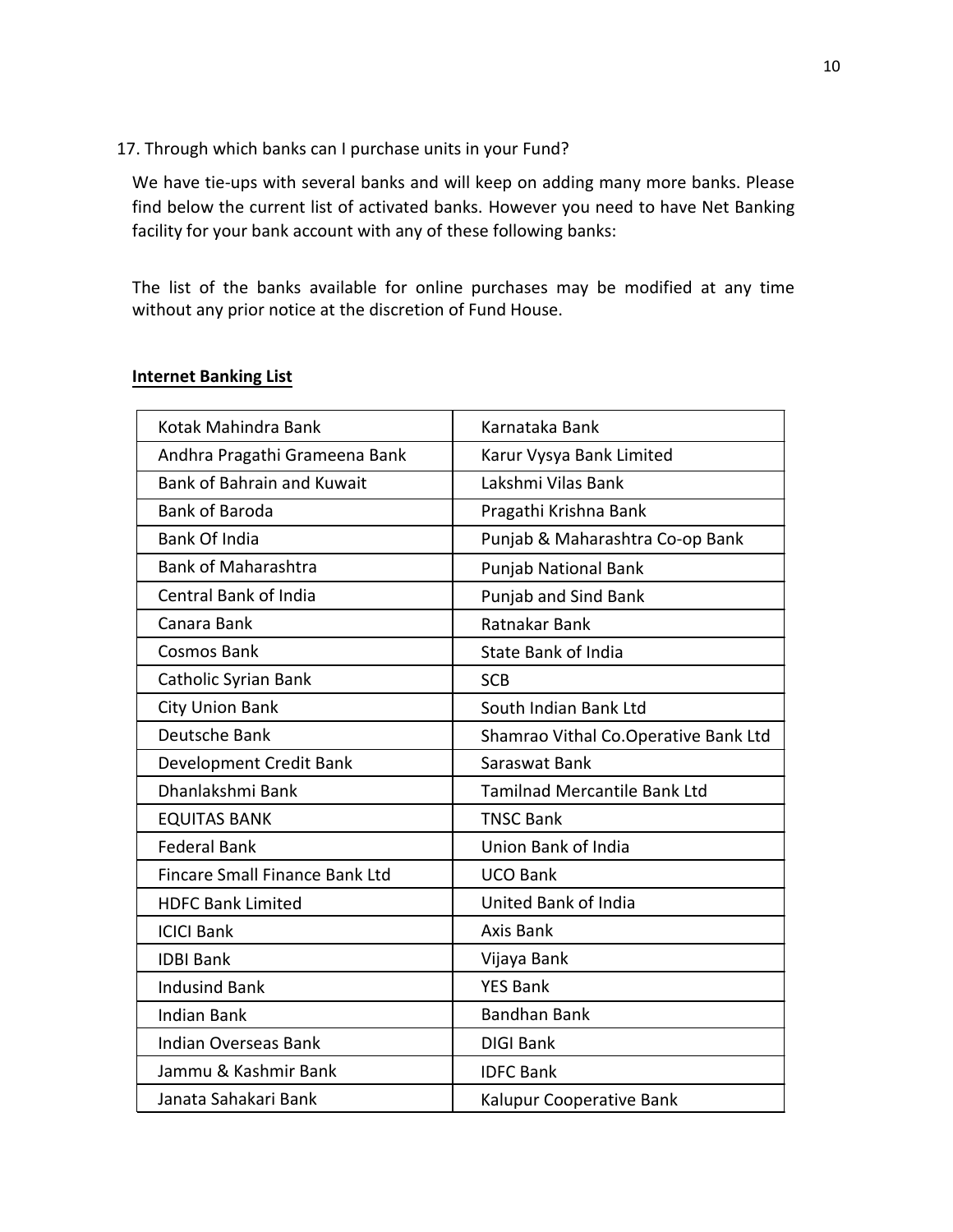18. What is RTGS / NEFT? How can I avail of the RTGS/NEFT facility while investing with Quantum?

RTGS (Real Time Gross Settlement) or NEFT (National Electronic Funds Transfer) are modes of payment where one can electronically transfer money from one's bank A/C to any other entity to whom any payment has to be made.

RTGS or Real Time Gross Settlement is used mainly if the transaction is more than Rupees 2 Lac. NEFT facility can be availed for any amount.

You need to first complete the RTGS/NEFT formalities with your bank before you visit www.QuantumMF.com

While effecting the RTGS/NEFT payment through your net banking option, please do mention the folio number and Quantum Mutual Fund (scheme name) in the remarks for identifying your funds in our account.

Please note your RTGS/NEFT reference number as this is very important and you will be asked to enter the same while submitting your transaction online through RTGS/NEFT mode. Please note that the RTGS/NEFT reference number is generated only once the fund transfer formalities have been completed by you through your bank.

Once you enter the RTGS/NEFT reference number, you need to enter your Bank details in the purchase section. You may then continue to complete your transaction on www.QuantumMF.com.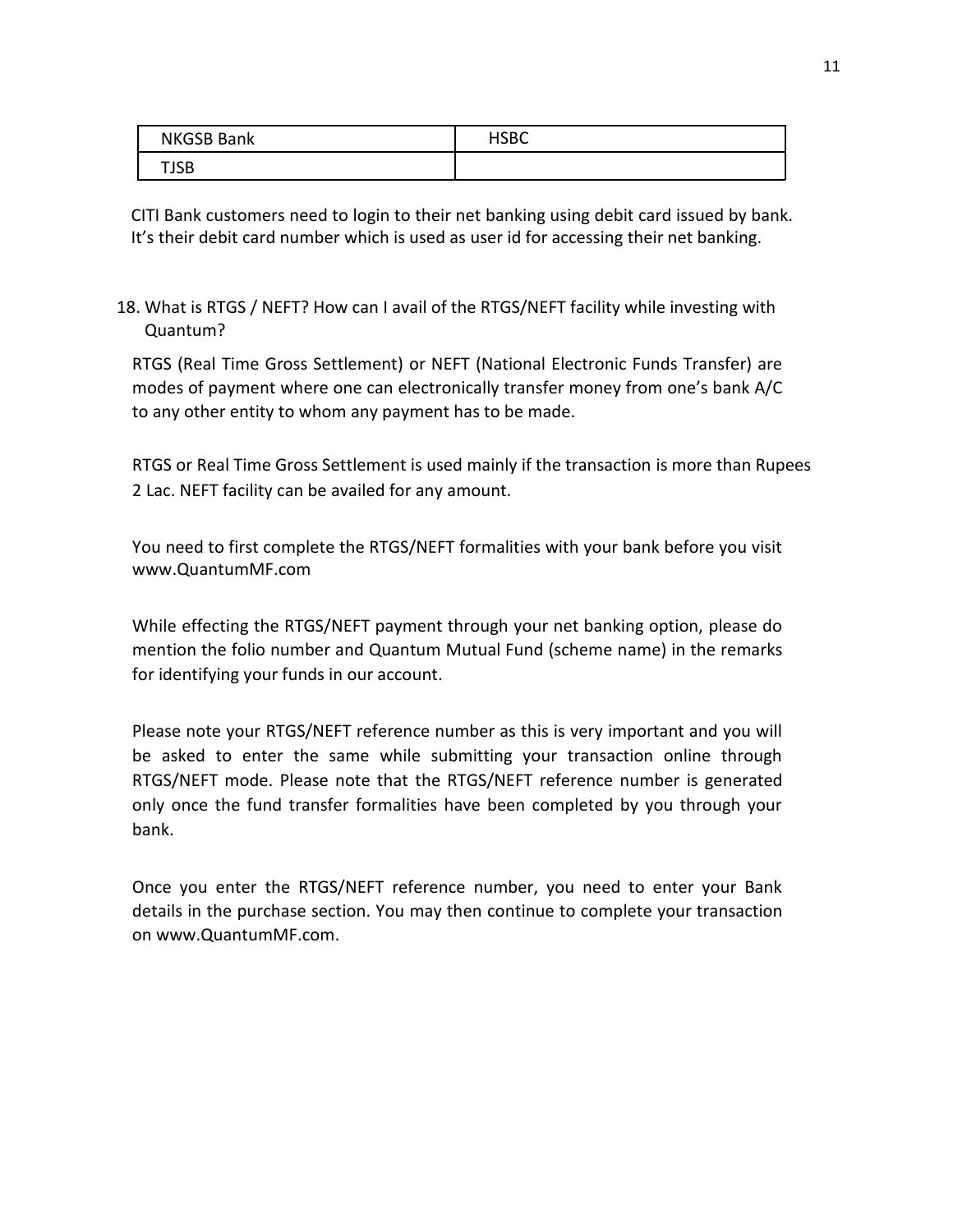19. Which are the Quantum collection bank account details to initiate an NEFT/RTGS transfer?

Please note the Quantum Mutual Fund collection Bank A/C details in whose favor the RTGS/NEFT needs to be made.

## **HDFC Bank Collection Account Details:**

|                                     | <b>Existing Investors</b> | <b>New Investors</b>  |
|-------------------------------------|---------------------------|-----------------------|
| <b>Bank Name</b>                    | <b>HDFC Bank</b>          | <b>HDFC Bank</b>      |
| <b>Bank Account Type</b>            | Current A/c               | Current A/c           |
| Beneficiary Account Number (QUANTUM |                           |                       |
| and Folio no./PAN no.)              | QUANTUM1234567            | QUANTUMABCDE1234F     |
| <b>Beneficiary Account Name</b>     | <b>QUANTUM MUTUAL</b>     | <b>QUANTUM MUTUAL</b> |
|                                     | <b>FUND</b>               | <b>FUND</b>           |
| <b>Branch Address</b>               | Sandoz Branch             | Sandoz Branch         |
| <b>IFSC Code</b>                    | HDFC0000240               | HDFC0000240           |

## **Axis Bank Collection Account Details:**

| <b>Bank Name</b>                  | <b>AXIS BANK LTD</b>                         |
|-----------------------------------|----------------------------------------------|
| <b>Bank Account Type</b>          | Current A/c                                  |
| <b>Beneficiary Account Number</b> | 233010200008204                              |
| <b>Beneficiary Account Name</b>   | <b>QUANTUM MUTUAL FUND COLLECTION</b><br>A/C |
| <b>Branch Address</b>             | Nariman Point                                |
| <b>IFSC Code</b>                  | UTIB0000173                                  |

## **YES Bank Collection Account Details:**

| <b>Bank Name</b> | <b>BANK</b><br>YES |
|------------------|--------------------|
|------------------|--------------------|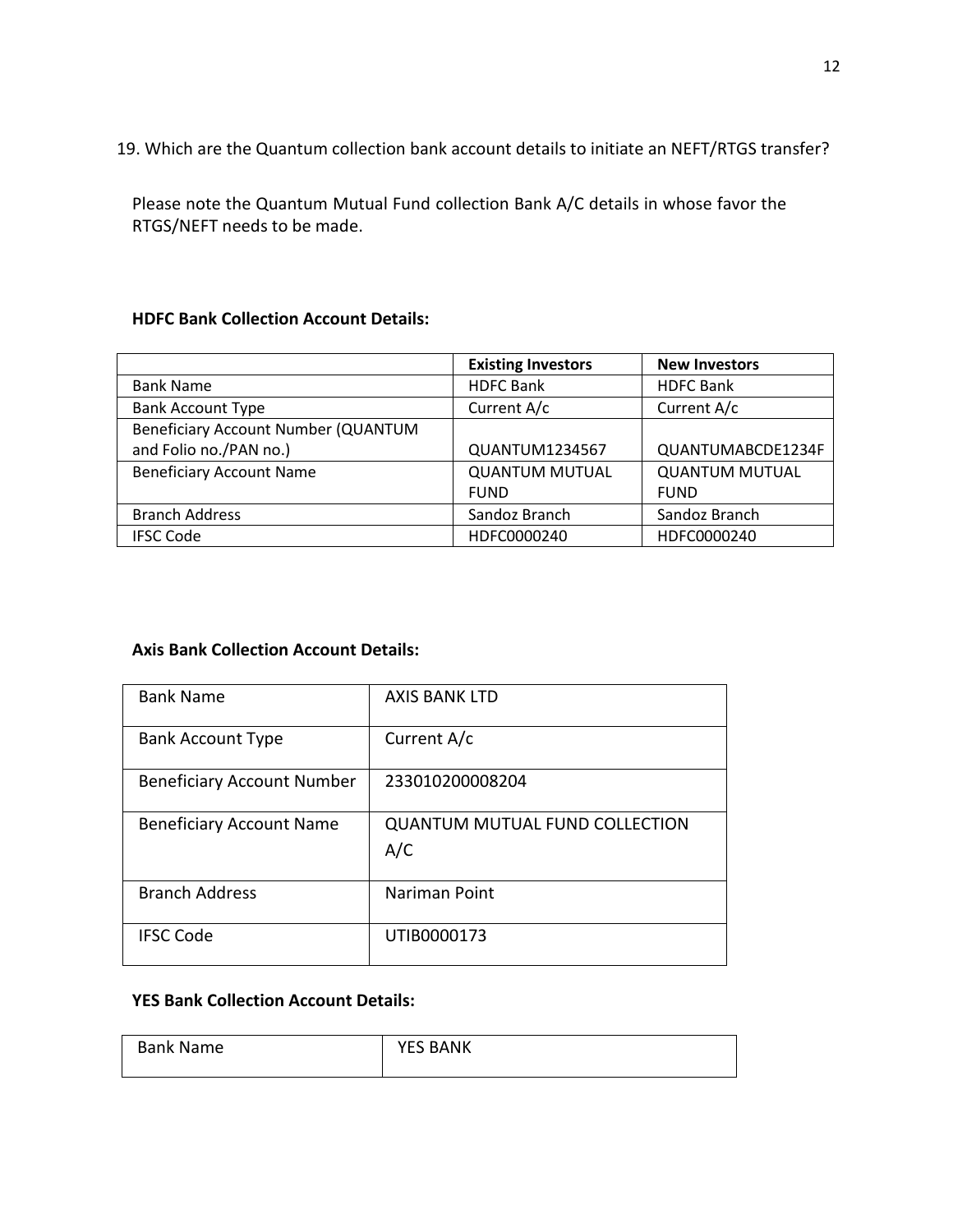| <b>Bank Account Type</b>          | Current A/c                        |
|-----------------------------------|------------------------------------|
| <b>Beneficiary Account Number</b> | 000485700000293                    |
| <b>Beneficiary Account Name</b>   | QUANTUM MUTUAL FUND COLLECTION A/C |
| <b>Branch Address</b>             | Mittal Chamber, Nariman Point      |
| <b>IFSC Code</b>                  | YESB0000004                        |

#### **SBI Bank Collection Account Details:**

 $\mathcal{L}^{\text{max}}_{\text{max}}$ 

 $\mathcal{L}^{\text{max}}_{\text{max}}$  and  $\mathcal{L}^{\text{max}}_{\text{max}}$ 

| <b>Bank Name</b>                  | <b>STATE BANK OF INDIA</b>           |
|-----------------------------------|--------------------------------------|
| <b>Bank Account Type</b>          | Current A/c                          |
| <b>Beneficiary Account Number</b> | 34175547847                          |
| <b>Beneficiary Account Name</b>   | <b>Quantum Mutual Fund</b>           |
| <b>Branch Address</b>             | Dalamal House, Nariman Point, Mumbai |
| <b>IFSC Code</b>                  | SBIN0006945                          |

## **Kotak Bank Collection Account Details:**

| <b>Bank Name</b>                     | Kotak Mahindra Bank                                |
|--------------------------------------|----------------------------------------------------|
| <b>Bank Account Type</b>             | Current A/c                                        |
| <b>Beneficiary Account</b><br>Number | 3511536785                                         |
| <b>Beneficiary Account Name</b>      | <b>QUANTUM MUTUAL FUND</b>                         |
| <b>Branch Address</b>                | Kismet Building, Wodehouse Road, Colaba,<br>Mumbai |

| <b>IFSC Code</b> | KKBK0000648 |
|------------------|-------------|
|------------------|-------------|

 $\sim$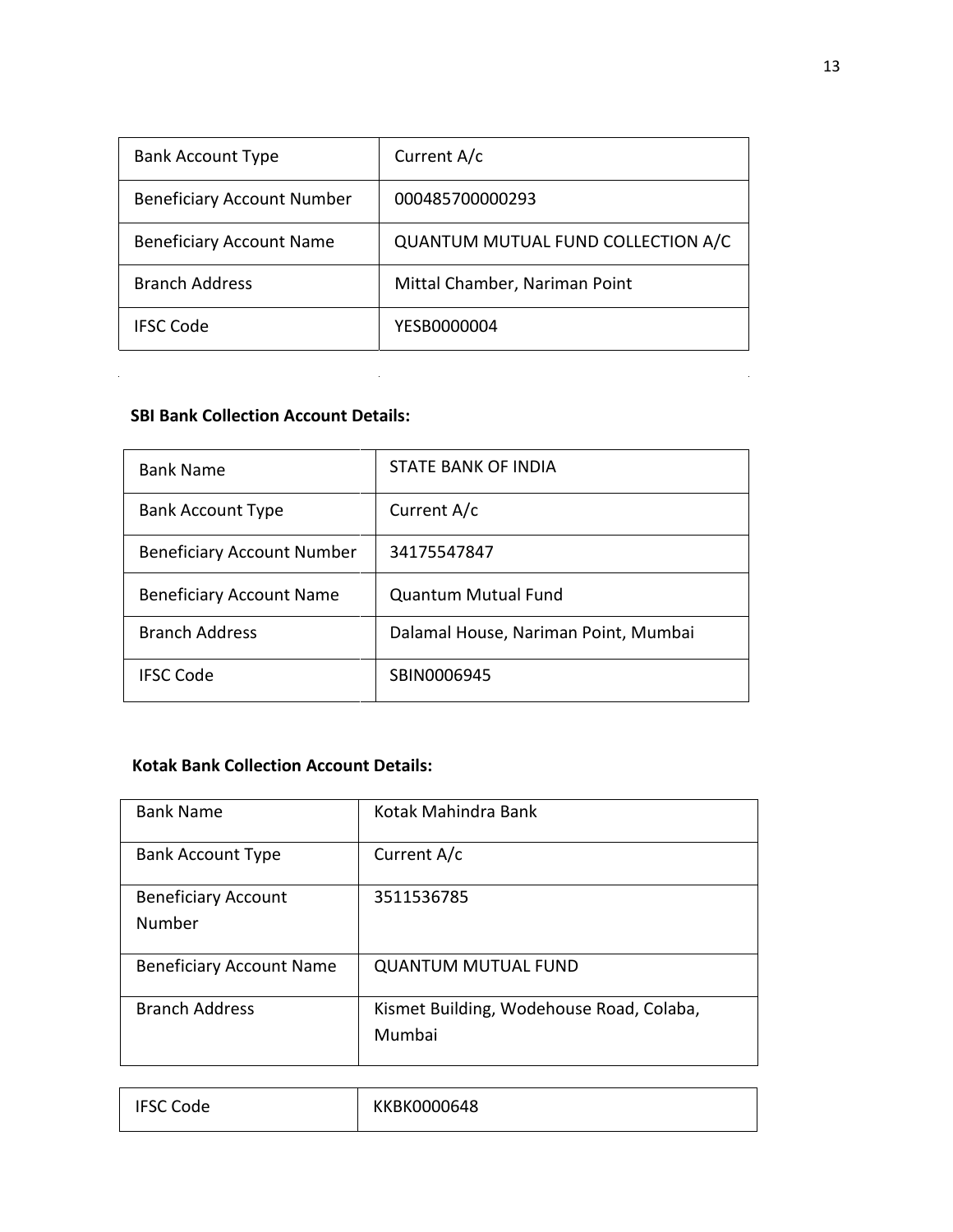#### **ICICI Bank Collection Account Details:**

| <b>Bank Name</b>                  | <b>ICICI BANK LTD</b>            |
|-----------------------------------|----------------------------------|
|                                   |                                  |
| <b>Bank Account Type</b>          | Current A/c                      |
| <b>Beneficiary Account Number</b> | 000405033543                     |
| <b>Beneficiary Account Name</b>   | <b>QUANTUM MF COLLECTION A/C</b> |
| <b>Branch Address</b>             | Free Press Marg, Nariman Point   |
| <b>IFSC Code</b>                  | ICIC0000004                      |

#### **IDBI Bank Collection Account Details:**

| <b>Bank Name</b>                  | <b>IDBI BANK LTD</b>             |
|-----------------------------------|----------------------------------|
| <b>Bank Account Type</b>          | Current A/c                      |
| <b>Beneficiary Account Number</b> | 004102000028158                  |
| <b>Beneficiary Account Name</b>   | <b>QUANTUM MF COLLECTION A/C</b> |
| <b>Branch Address</b>             | Mittal Court Nariman Point       |
| <b>IFSC Code</b>                  | IBKL0000004                      |

## 20. Through which banks can I complete my RTGS/NEFT formalities?

All Banks have the facility of performing an RTGS/NEFT transaction on your behalf, provided you have an account with the Bank. All nationalized and private banks extend this facility to their customers.

21. How do I make payments for purchases through Debit/Credit card?

Currently purchase through credit card is not activated for mutual fund transactions.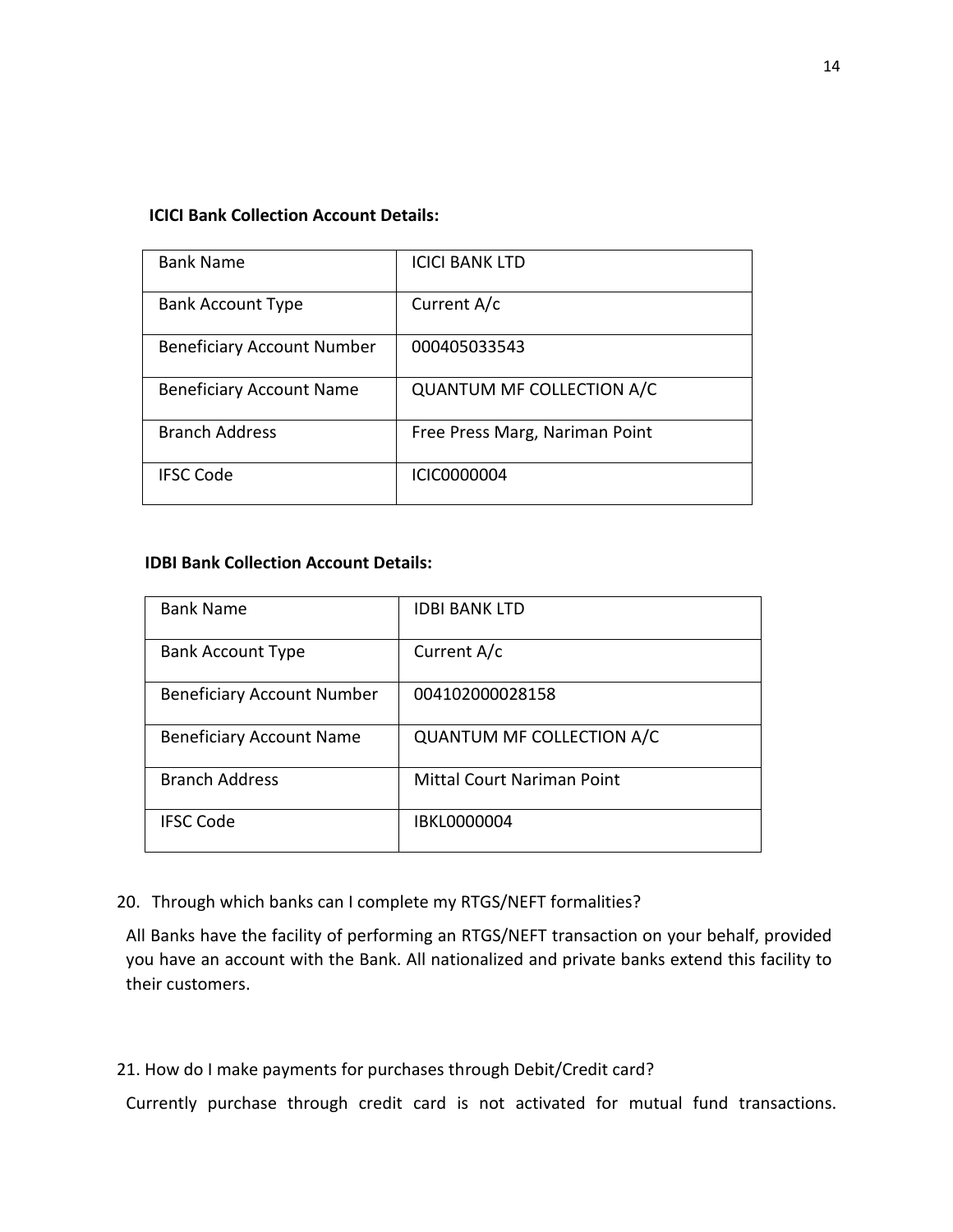However, you can use Debit cards to make purchase/additional purchase transaction online.

You can invest online using your debit card if you have any of the following debit cards and also have an internet password for your debit card:

Visa verified Debit Card: If you have a "Visa" debit card issued by your bank.

Please note that your debit card should be "Verified by Visa". To get your debit card "Verified by Visa" visit your bank's website.

22. Is there any limitation of banks through which I can make purchase through VISA debit card?

Please note that you can make a purchase transaction only through the below list of Visa Debit Card Banks:

| Axis Bank                       | Karur Vysya Bank                            |
|---------------------------------|---------------------------------------------|
| <b>Bank of Baroda</b>           | <b>Kotak Bank</b>                           |
| Barclays Bank Plc               | New India Cooperative Bank Ltd              |
| <b>Bharat Co-Operative Bank</b> | Punjab National Bank                        |
| Bank of India                   | Pujab and Maharashtra Co-Operative Bank Ltd |
| Central bank of India           | Rajastan State Co-operative Bank            |
| Canara Bank                     | Ratnakar Bank                               |
| <b>City Union Bank</b>          | Saraswat Bank                               |
| Cosmos Bank                     | Shamrao Vithal Co-op Bank                   |
| <b>DBS Bank</b>                 | South Indian Bank                           |
| Deutsche Bank AG                | State Bank of India                         |
| <b>DCB Bank</b>                 | <b>Standard Chartered Bank</b>              |
| Dhanlaxmi Bank                  | <b>Tamilnad Mercantile Bank</b>             |
| <b>Federal Bank</b>             | <b>TJSB Sahakari Bank</b>                   |
| <b>HSBC Bank</b>                | United Bank of India                        |
| <b>HDFC Bank</b>                | Pragathikrishna Bank                        |
| <b>ICICI Bank</b>               | Union Bank of India                         |
| <b>IDBI Bank Ltd</b>            | <b>UCO Bank</b>                             |
| <b>Indusind Bank</b>            | Vijaya Bank                                 |
| Karnataka Bank Ltd              | <b>YES Bank</b>                             |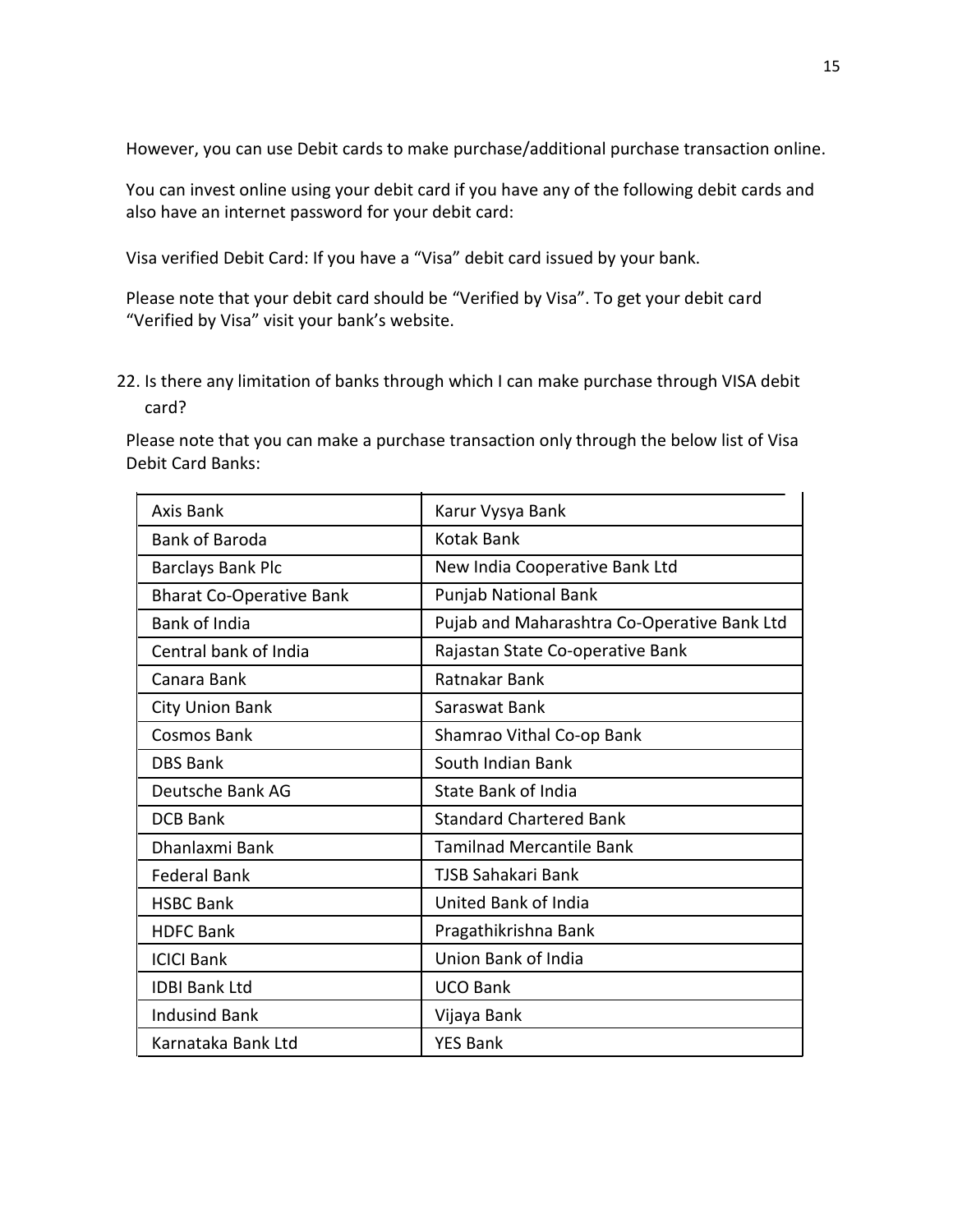# 23. What are the other modes of payment?

The other modes of payment are Master Debit Card, Maestro Debit Card, Rupay Debit Card & UPI. The list of banks empanelled for transactions through this mode are:

| <b>Master Debit Card</b> |                                  |
|--------------------------|----------------------------------|
| Axis Bank                | <b>Indian Bank</b>               |
| Bank of India            | <b>Indusind Bank</b>             |
| Central Bank of India    | Tamilnadu Merchantile Bank       |
| <b>CITI Bank</b>         | <b>Punjab National Bank</b>      |
| Canara Bank              | Rajastan State Co-operative Bank |
| <b>Federal Bank</b>      | <b>State Bank of India</b>       |
| <b>HDFC Bank</b>         | <b>Standard Chartered Bank</b>   |
| <b>ICICI Bank</b>        | Union Bank of India              |
| <b>IDBI Bank</b>         | <b>Yes Bank</b>                  |

| <b>RuPay Debit Cards</b> |
|--------------------------|
| Bank of Baroda           |
| Bank of India            |
| Union Bank of India      |
| State Bank of India      |
| Cosmos Bank              |
| IDBI BANK                |
| Canara Bank              |
| Shivalik Bank            |
|                          |

| Maestro Debit Cards |  |  |  |
|---------------------|--|--|--|
| CITI Bank           |  |  |  |
| State Bank of India |  |  |  |
|                     |  |  |  |

| <b>UPI Banks</b> |  |
|------------------|--|
| <b>HDFC UPI</b>  |  |
| <b>ICICI UPI</b> |  |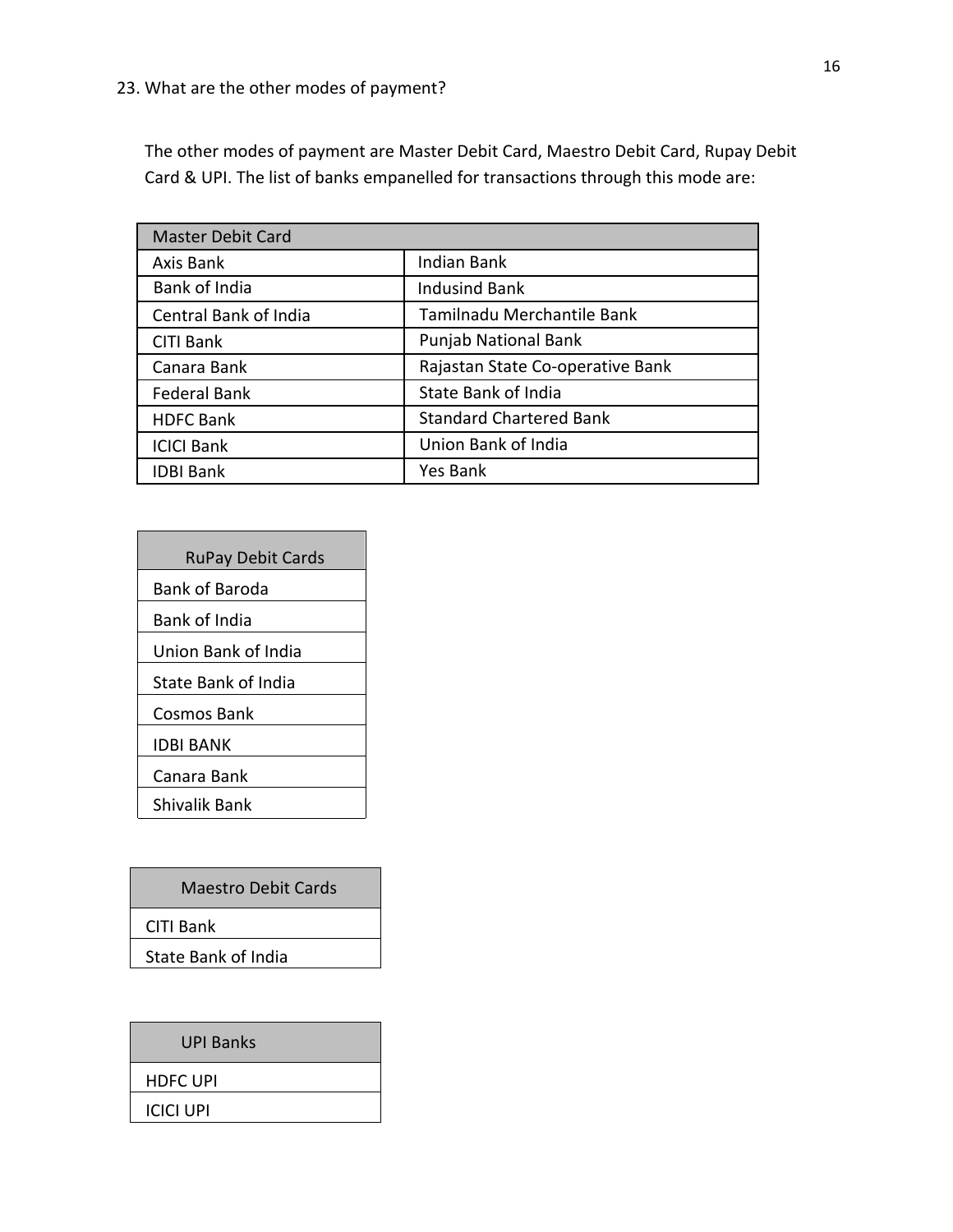### 24. What is the NAV applicable for my transaction?

Please note that our server time at the instance of confirmation of the transaction will be considered as the final time to determine transaction time, cut-off time and consequent applicable NAV.

The number of units allotted or redeemed will be calculated based on the cut-off time and Applicable NAV as per SEBI guidelines. The time you transact will be the time at which the request is logged in and the same will reflect in the transaction confirmation page once the online transaction form has been filled and submitted online. For your convenience, the date and transaction time is displayed in Real Time on your transacting screen.

All transactions performed after the cut-off time will be deemed to have been performed on the next Business Day and processed accordingly.

### NAV applicability in case of Non-Liquid Schemes -

Purchase / Switch-In for Less Than Rs. 2 Lakhs - For non-liquid schemes the cut-off time for same day NAV is 3.00 pm for purchase transactions submitted online. All transactions submitted online before 3.00 pm will be eligible for same day's NAV (except Saturday, Sunday and Holidays).

Purchase transactions submitted online after 3.00 pm on business days or on Saturday, Sunday and Holidays will be eligible for the applicable NAV of the next business day.

Purchase / Switch-In for More Than Rs. 2 Lakhs - With respect to the purchase of units of mutual fund schemes (other than liquid schemes), the closing NAV of the day on which the funds are available for utilization shall be applicable for application amount equal to or more than Rs. 2 lakh, irrespective of the time of receipt of such application.

## NAV applicability in case of Liquid Scheme –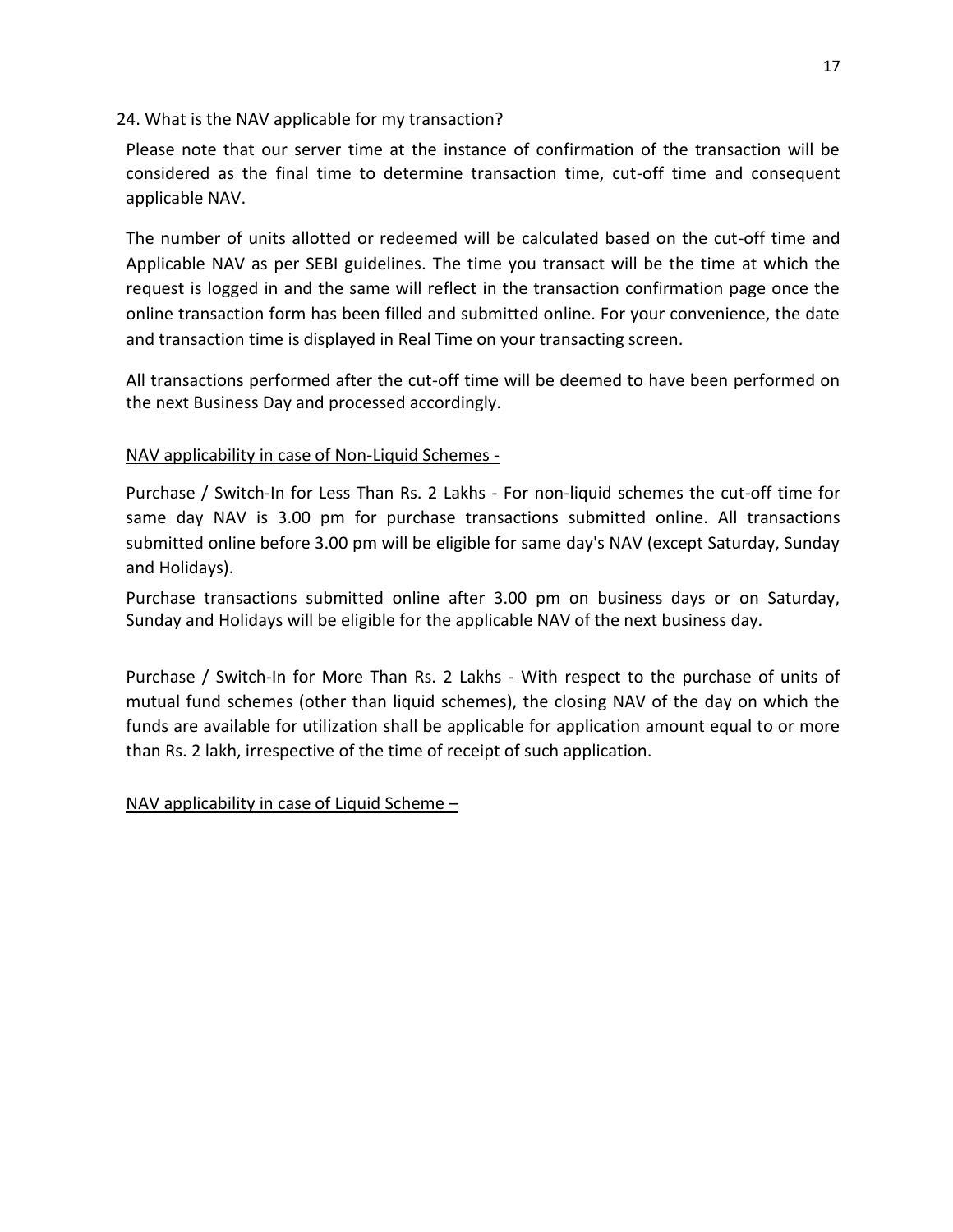Where the application is received up to 1.30 p.m. on a day and funds are available for utilization before the cut-off time, the applicable NAV shall be closing NAV of the day immediately preceding the day of receipt of application.

In case of Quantum Liquid Fund the applicable NAV for allotment will be based on submission of purchase transaction online before cut-off time of 1.30 pm and availability of funds for utilization before cut -off time. Units will be allotted upon receipt of funds only i.e. approximately T+2 business days, where T is the date of transaction and hence the applicable NAV will be determined accordingly.

As regards all commercial transactions, the time after successful payment and transaction being confirmed before applicable cut-off time will be considered as final and there cannot be any changes there-of. Hence you are requested to be very careful in the selection of schemes/option/amount etc. before submitting the transactions online.

25. Why does it take T + 2 days for transfer of funds from my bank account to Quantum Account?

Kindly note that in case of online transactions through our online portal, the movement of funds from your bank account to the Scheme's bank account happens via the Intermediary/Aggregator service provider through a Nodal (shadow) bank account and post reconciliation of fund. The process of movement of funds from the investor's bank account into the Scheme's Bank account in case of online transaction is governed by Reserve Bank of India (RBI) vide their circular Ref. RBI/2009-10/231 DPSS.CO.PD.No.1102/02.14.08/2009-10 dated 24th November, 2009. Please [click here](http://rbidocs.rbi.org.in/rdocs/notification/PDFs/DOIPS241109.pdf) to know more on the RBI circular.

The process followed by the aggregator and the time lines within which the Funds are credited into the Scheme's bank account is within the time lines provided by RBI which is T+3 settlement cycle / business days, where T is the date of Transaction / day of intimation regarding completion of transaction.

The nodal bank account as stated above is an internal account of the bank and such accounts are not maintained or operated by the intermediary/aggregator or by the Mutual Fund. All funds held in the accounts are in the nature of outside liability of the bank and the balances held in the accounts shall be reckoned for the purpose of computation of Net Demand and Time Liabilities of the Bank. Such accounts are subject to concurrent audits and a certificate is also submitted to RBI regarding adherence of stated directions.

We would like to confirm that while the movement of Funds from your Bank account may have happened on T day, however post reconciliation and as per statutory norms in case of Liquid schemes the allotment can happen only on availability of Funds for utilization for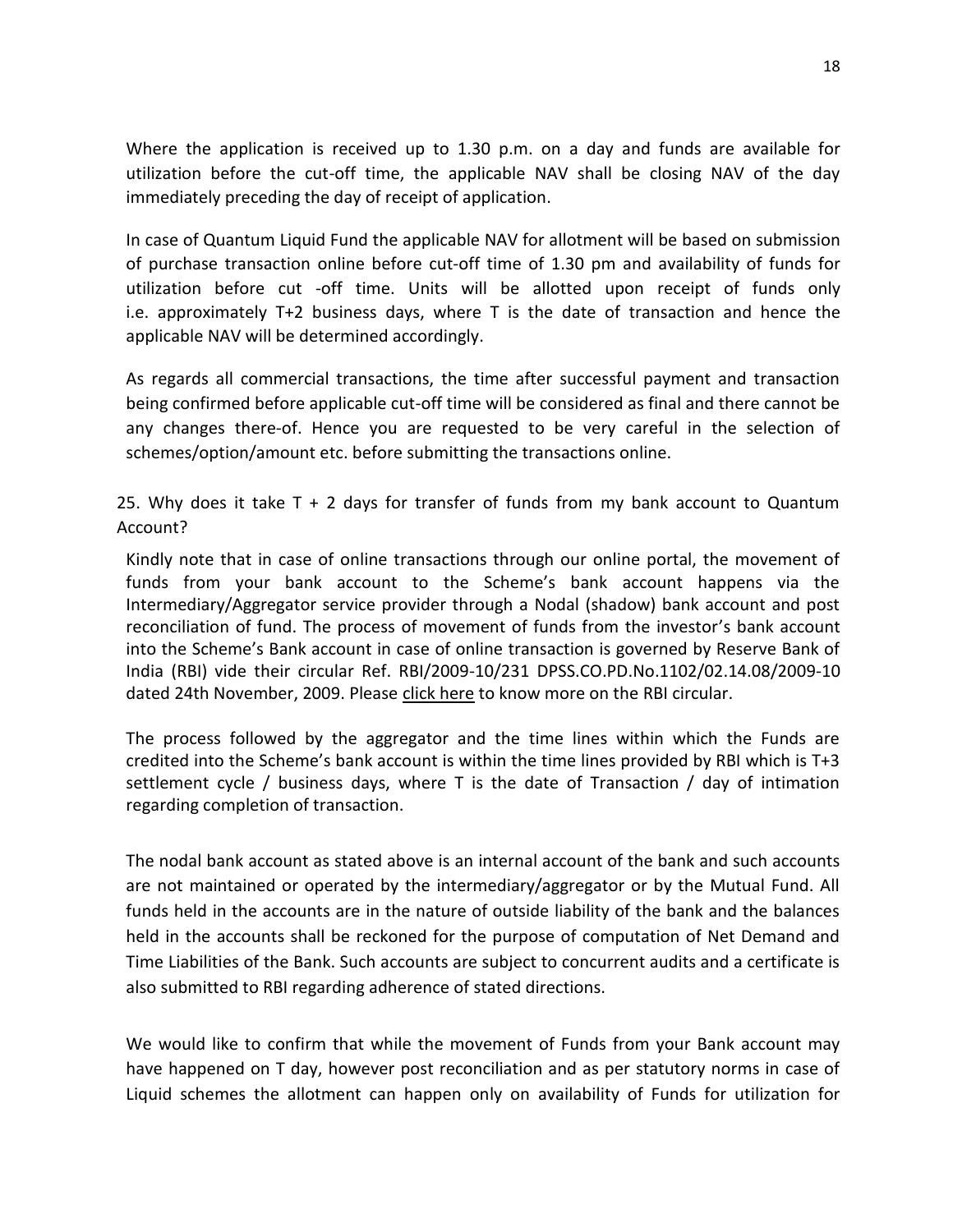investments and accordingly the transaction will process as per the applicable NAV based on availability of funds for utilization.

26. When will the units be allotted/redeemed/switched in case of transactions done on a Non-Business day through online facility?

Non Liquid Schemes: Transactions submitted on a non-business day will be considered and carried forward to next business day and will be processed accordingly.

Liquid Schemes: Redemption/switch out done on a business day followed by a business day, the NAV of Same Business Day is applicable.

Liquid Schemes: Redemption / switch out done on a business day followed by a non-business day, the NAV of the day prior to the next Business Day is applicable.

27. What happens if I do a purchase transaction after the cut-off time? What happens when I start a transaction before cut-off time but the same is confirmed after the relevant cut-off time?

For online transactions, server time at the instance of confirmation of the transaction is being considered as the final time to determine transaction time, cut-off time and consequent applicable NAV.

As regards purchases, the time after successful online payment confirmation and transaction being confirmed within cut-off time will be considered as final time for the transaction.

28. What kind of acknowledgement will I get while making a purchase through online facility?

Upon successful payment, a confirmation page will be displayed containing transaction details and the relevant reference number. Further, an email and SMS confirmation will be sent to the registered Email-Id and mobile number respectively.

29. When will I be able to view my investment details online?

Investment details would be available in online portal post the same is processed considering the applicable NAV. However, once you get the user ID and password you can initiate further investment.

Also it may be noted that currently we have data upto T-1 on our portal i.e, if you Login on April 01, 2018 then you will be able to view the details upto March 31, 2018.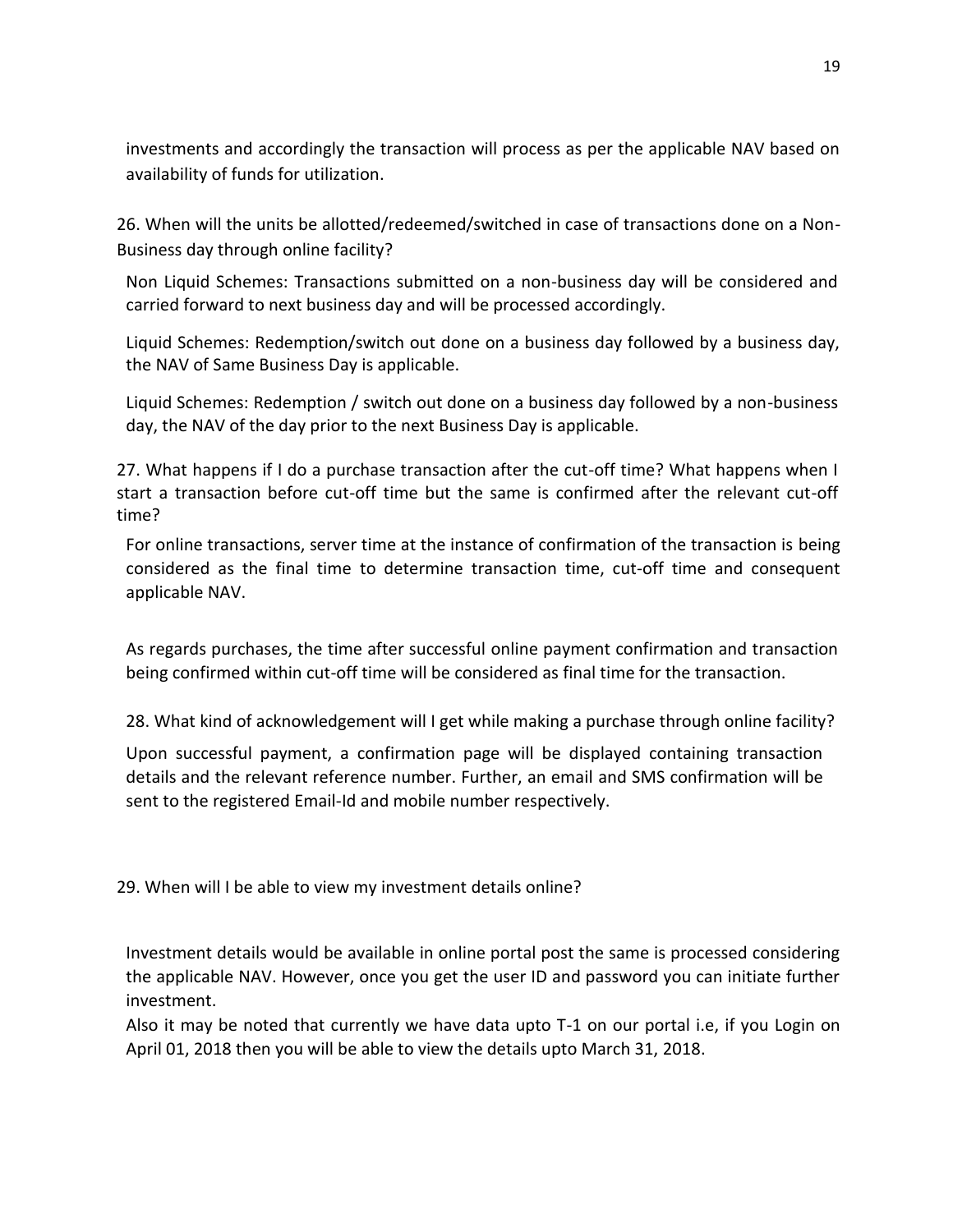30. Can I transact online as well as submit a physical transaction directly with your Collection centers/branches in the same folio?

Yes. In the same folio, you can transact online as well as submit a physical transaction at any of our official points of collections. However we request you to mention your existing folio number on the form / request.

Please refer to<http://www.quantumamc.com/downloads/pdfs/karvy.pdf>for addresses of our collection centers.

### 31. Is there any limit on the amount of purchase that I can do?

The amount of online purchase is dependent on any limits that your bank may have imposed on your Debit Card or Net Banking online transactions facility for financial services/mutual fund purchases. Hence, investors are advised to check with their banks regarding the limits.

32. Is it mandatory that I should make the purchase through my account only?

Yes, as per Anti Money Laundering Regulations, you are required to make payment from a Bank A/C wherein you are one of the account holders, failing which the investment would be rejected.

33. Will my bank charge for the online transactions that I do through the different online purchase mode?

Some banks or debit cards may charge in whatsoever manner for online transactions to their bank account holders, which will be borne by the account holder only and will not be borne by the AMC or the fund.

We also wish to bring to your notice that few of the banks have initiated with 'Third Party Validation'. Hence we request you to make sure that you have registered for the bank's Third Party Funds Transfer service (if your bank demands this facility) and that you have enabled Secure Access within Net Banking. Without these validations, you will not be able to transact online.

The banks have initiated these additional security measures for protecting your information during third party transfers and to protect your account from any sort of security breach. Kindly approach your bank to have more details on the same.

#### 34. How will I receive the redemption proceeds?

After your redemption transaction has been successfully processed for the applicable NAV, the redemption proceeds will be paid out to the bank selected by you while placing your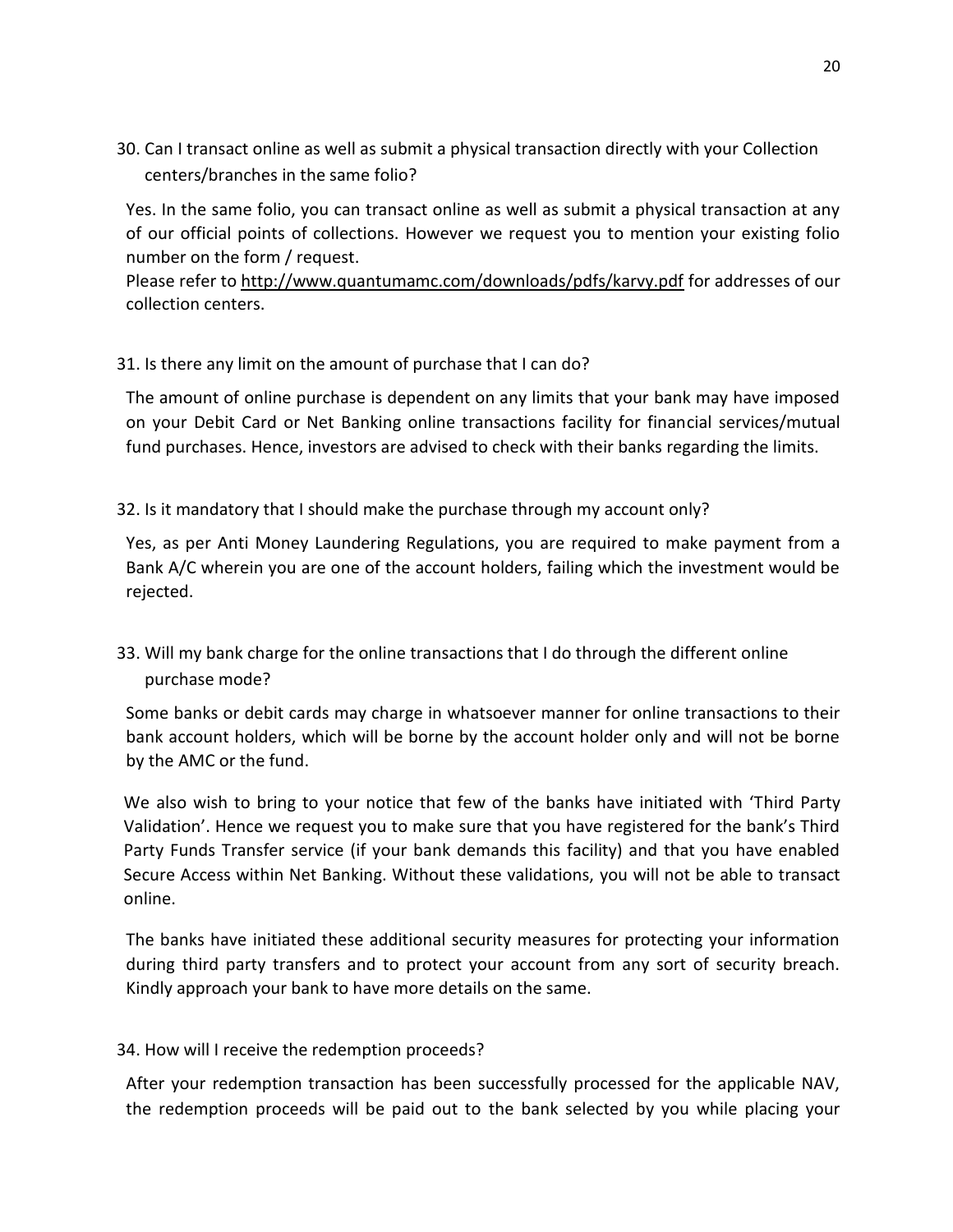online redemption request.

The redemption amount will be electronically credited to your bank account registered with us in case the core banking account details and valid IFSC (Indian Financial System Code) of your registered bank are available with us for the above mentioned folio. You will receive the redemption amount in your Bank account on the third working day from the transaction day in case of redemption done in any of our Equity/FOF schemes and on the subsequent day from the transaction day in case of Liquid Funds.

In case there is any error in the data or if we have incomplete details for processing a direct credit of the redemption proceeds into your Bank A/C, the redemption proceeds will then be arranged by way of a Cheque.

35. Can I invest from a different Bank A/C other than the Bank A/C's registered with the fund for redemption?

No, you cannot invest from any account other than the Bank A/C's registered with us. Any such transaction will be rejected from our end.

As a first time investor, you can purchase from any of your bank accounts provided you are also an account holder in the Bank account, and Net Banking facility is enabled for the bank account and such bank is available in Quantum Mutual Fund Online. (Refer our earlier question for the list of banks available for net banking).

For the first time investor, the account which is used to make the purchase will be deemed to be the account into which the redemption proceeds will be credited. This is as per the Anti-Money Laundering Regulatory requirement.

However as an existing unit holder, you can purchase only from your registered bank account. Registered bank account is the bank through which you had invested as a first time investor or through the banks which you have registered through the Multiple Bank mandate registration request submitted to us wherein you are also the bank account holder.

## 36. Can I register new bank mandate online?

Yes you can. Multiple Bank Registration facility available online allows a unit holder to register up to 4 additional bank accounts for his folio through his invest online login. This option is available under the tab Transactions > Multi Bank Account Details.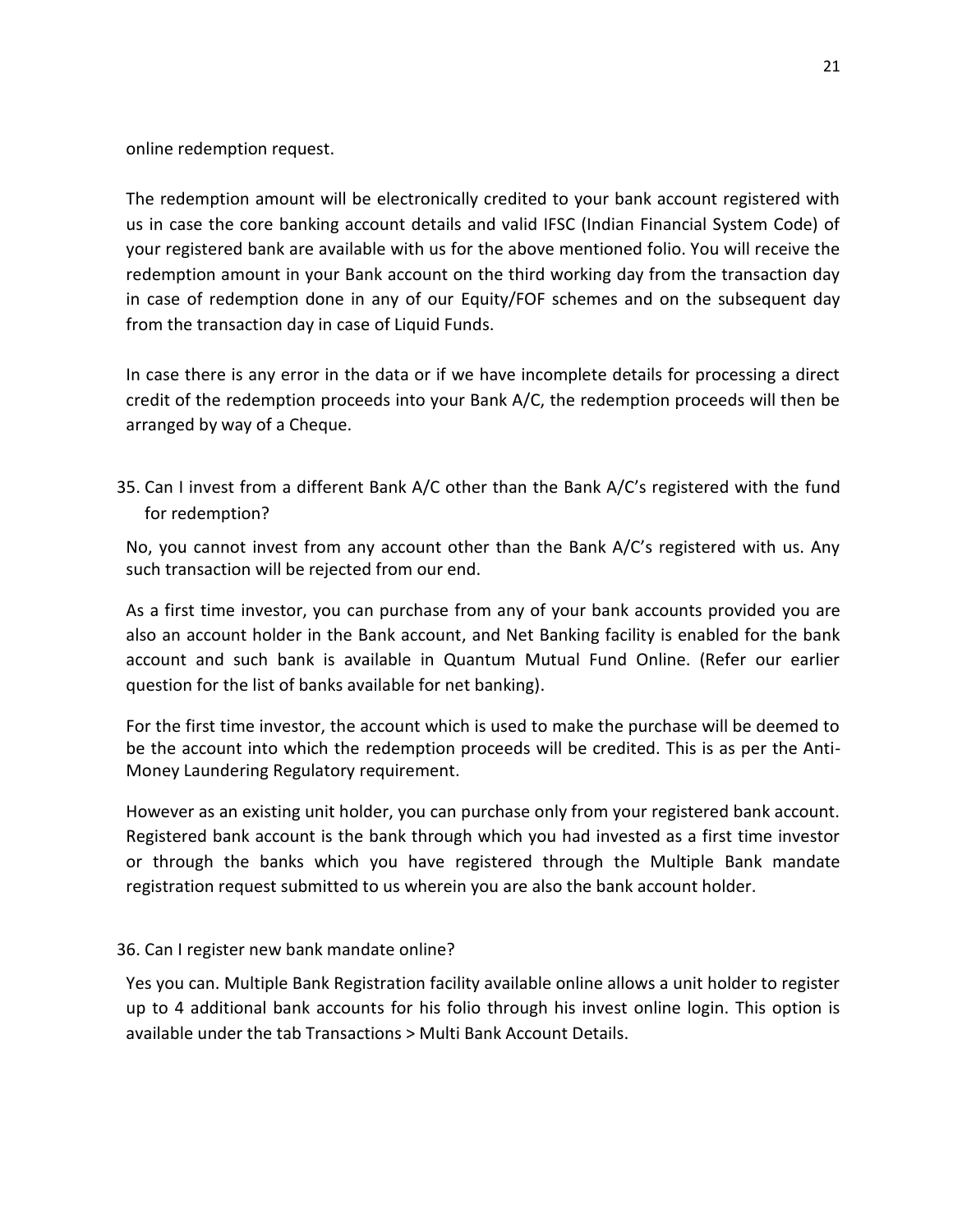37. What is the Default Bank in my folio? Can I change my default bank details online?

A default bank is a Primary Bank which is registered in the folio. During Redemption / Dividend payouts, if any; investor has an option to select amongst a registered bank for the payout proceedings. But in case if there is no bank selected or there is a dividend is declared, it is processed into the default bank account.

Yes, you can change your default bank account using invest online option under "Default Bank Updating" facility. However you should have additional banks registered in the folio in order to replace the default bank details with the additional banks registered in your folio.

38. Can I cancel the purchase once the amount is debited from my account or after the transaction is submitted and the same is informed to Quantum Mutual Fund within the stipulated cut-off time of the same business day?

No. You cannot cancel the purchase once the amount is debited or cancel the redemption once the transaction is submitted by online facility. However the purchased units can be redeemed later as per the scheme terms and conditions.

39. Can I make multiple redemptions/switches in same/ different folios at the same time?

Yes. Investor can make multiple redemption/switches in the same/different folio(s) only if the balances are available. Inter folio transactions are not allowed.

40. How will the signature be verified if I need to redeem/switch/give a request to change my mobile no or any such transaction through offline process?

The Specimen signature will be sourced (as per your authority to KRA) from KRA, which is the central depository for all KYC related documents and information. This signature would be used to validate any requests received offline including redemption. The AMC reserves the right to ask for signature verification from the Registered/Default Bank through which the transactions have taken place or in which redemption/dividend proceeds are to be credited.

41. What happens if the bank balance is not sufficient for the investment amount?

Purchase transaction will be unsuccessful, hence confirmation will not be generated and the transaction will not get processed.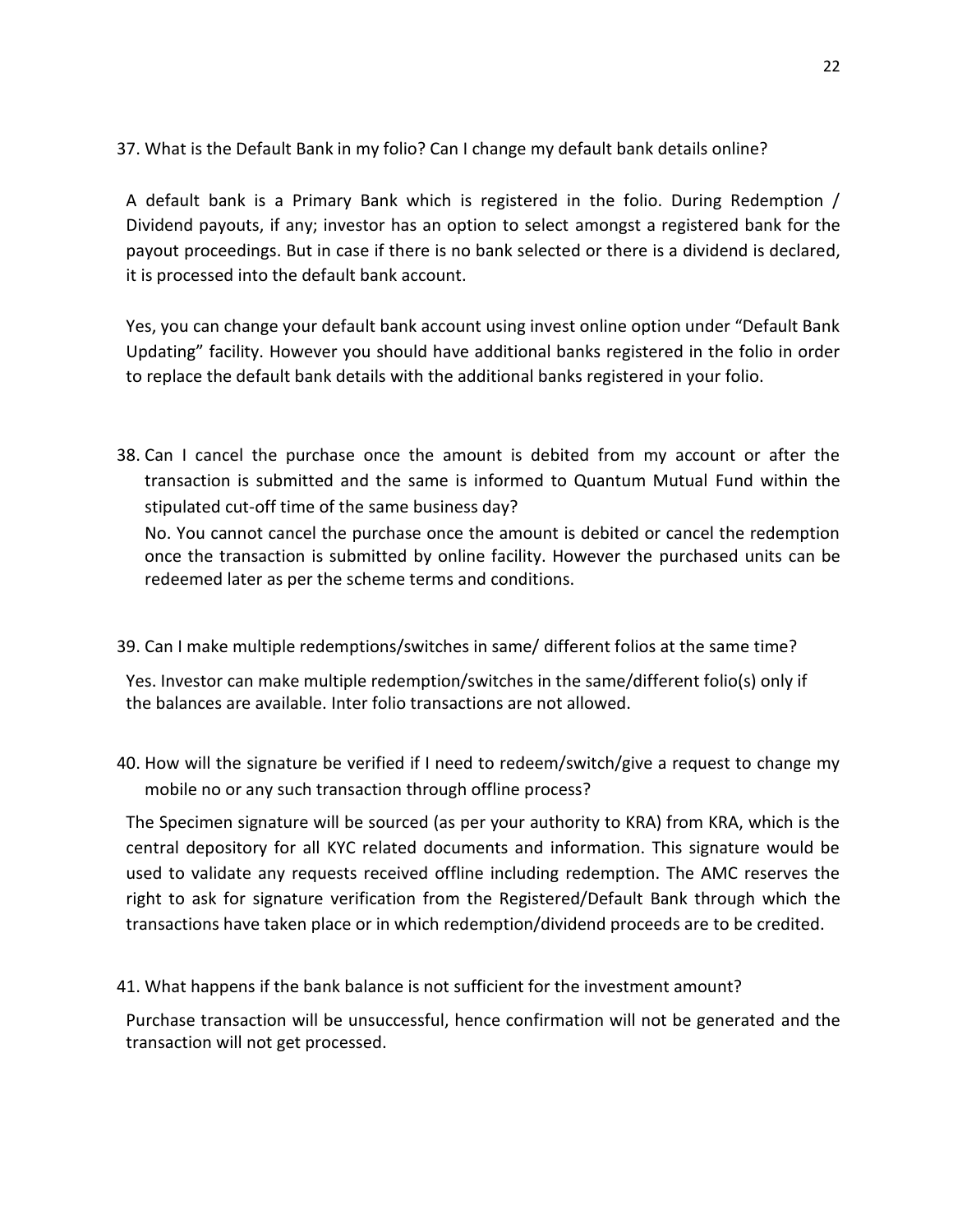42. What happens in case of system/internet dis-connectivity while making transaction online?

Transaction will be unsuccessful, hence confirmation will not be generated and the transaction will not get processed.

43. I tried an online transaction but received an error at the Bank Payment or Card Payment Gateway. What do I have to do next?

If the payment through the Bank Payment or Card Payment Gateway for the purchase is successful then you will be redirected to our website - www.QuantumMF.com. In case your payment has failed or you are not redirected to [www.QuantumMf.com](http://www.quantummf.com/) it may mean that your transaction has not gone through completely due to any one of the following three reasons:

1. Your redirection to the Bank Payment or Card Payment Gateway would have failed or timed out. In such case you can avail the "Save for Later" facility wherein the first time investor can use this link for completing the transaction on a future date as per his/her convenience. This link is forwarded to the registered email id upon selection of this facility which will be valid for 7 calendar days.

In case you fail to complete the transaction within 7 calendar days, you will need to fill and submit the entire application form again.

- 2. The amount is Debited from your account but a transaction confirmation is not received which happens due to connectivity issues or due to some technical problems. This is an unsuccessful transaction. In such case we would request you to wait for 3-4 working days, for us to check with the bank and ascertain the credit of the amount in our account. We will then allot Units to you, once we receive confirmation from the bank.
- 3. The amount is debited from your account but the credit is not received by us. In such case we would request you to wait for 4-5 working days, your bank will then credit that amount back into your bank account.
- 44. What is a User Id? Why do I need a User Id when I have a PIN for my folio?

Invest Online provides you a one view facility to map and view all your folios together, for your convenience.

To avail this facility, you need to create a User Id for login. You can map/add all your folios to your User Id and have a consolidated portfolio view.

For a first time online investor, the user id would be the investor's email id/PAN and the password would be shared with the investor in the New Purchase Request Confirmation email post completion of the transaction. In case of an offline investor, who wishes to convert his folio online, he needs to map his offline folio to his user id. (Kindly refer to the question 'I am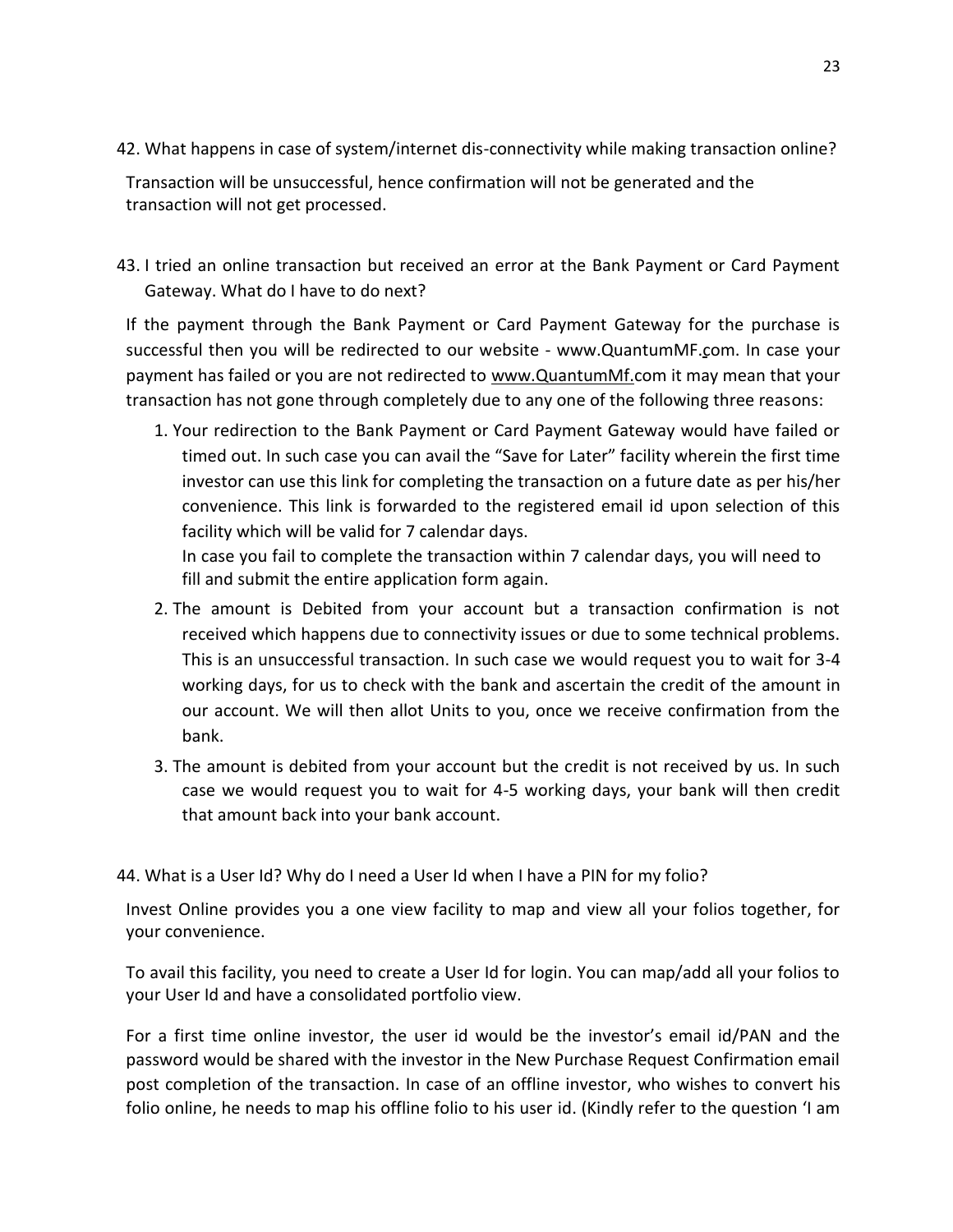an existing Quantum offline investor, how do I invest online').

45. I have completed my first purchase online. What are the steps I need to follow to use the other features of online facility?

You can log on to the website with your User Id/PAN and password/OTP and use all the features available post login

#### 46. What is a "PIN"?

PIN stands for Personal Identification Number which unit holders can use to map/remove the folio, to add multiple bank accounts, to add nominee online, etc.

An offline investor can convert his investment online and do all future transactions as mentioned above on the basis of PIN.

PIN is also required to map multiple folios to one common User Id for convenience in viewing all the folio details under a single User Id.

A separate PIN needs to be obtained for each folio held by the existing investor.

#### 47. How do I obtain a PIN and to whom will it be sent?

In order to obtain a PIN, you need to log in to the Invest Online section of [www.QuantumMF.com](http://www.quantummf.com/) and click the 'Obtain PIN' option under the 'My Profile' tab to generate your PIN.

Here you will have to enter the Folio number, followed by the PAN No and the default Bank A/C number. Once the same is successfully entered then an encrypted PDF file will be sent to your registered email id and it will also get triggered to your registered mobile number. The password to open the document will be the first holder / guardian PAN (in capital). For example, if the PAN is ABCDE1000F, then the correct password will be ABCDE1000F and not abcde1000f.

**PAN Exempt Investor:** Please enter the reference number provided by KRA (in capital) to open the attachment.

Please note that you will be able to obtain your PIN only if your PAN card/Folio is KYC verified.

The PIN is sent to the registered email address & mobile number of the first/primary holder of the folio. The flow chart below should be able to guide you on the process of obtaining a PIN.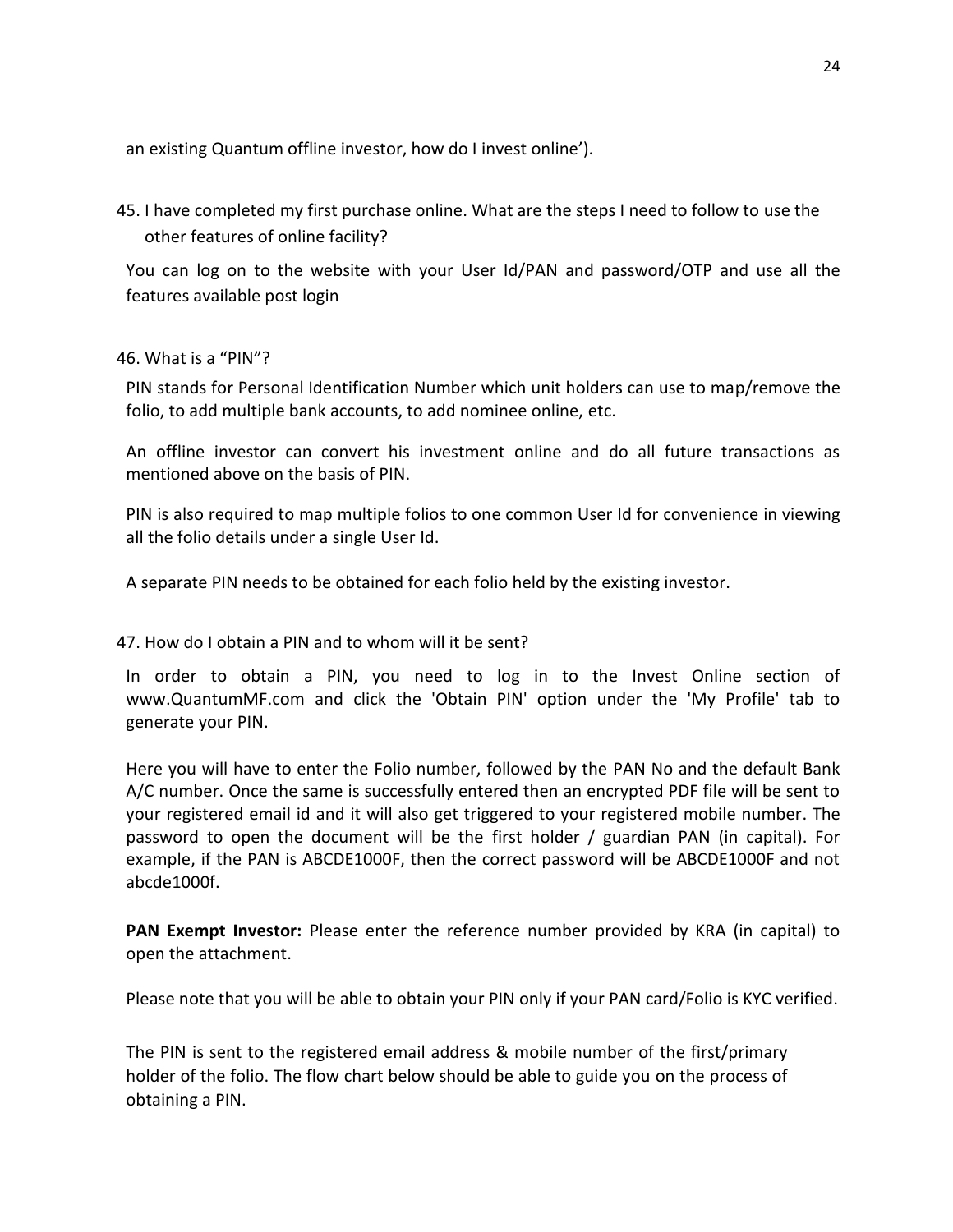

#### 48. Why do I need the PIN?

You need this PIN in order to map your folio and to do transactions such as Folio Mapping, Multiple Bank Registration, Default Bank Updation, SMILE, Q-Mitra and Online Nomination, etc through [www.QuantumMF.com.](http://www.quantummf.com/)

#### 49. What must I do after getting the PIN or How do I map my folio?

Once you have obtained your PIN then you need to map your Folio to the User Id with the help of the PIN. Click the "Map a Folio" option under the "My Profile" tab. Enter the folio you wish to map followed by the PIN. Upon successful validation, the folio will be mapped instantly.

If you wish to remove any of the mapped folios, it can be removed using the same screen. However, you cannot remove all the folios mapped to the User Id. Any one of the folio has to be retained.

In case you have multiple folios, then you can map those folios to your existing User Id, please note that you will need the PIN for every folio you wish to map.

50. Can I have a single PIN for all my different folios? Why are separate PINs issued?

No, one cannot have a single PIN for different folios. A PIN is issued at folio level only. For obtaining a single PIN across all your investments, you will need to first submit a physical folio consolidation request. Certain conditions apply for consolidation of folios. After all your folios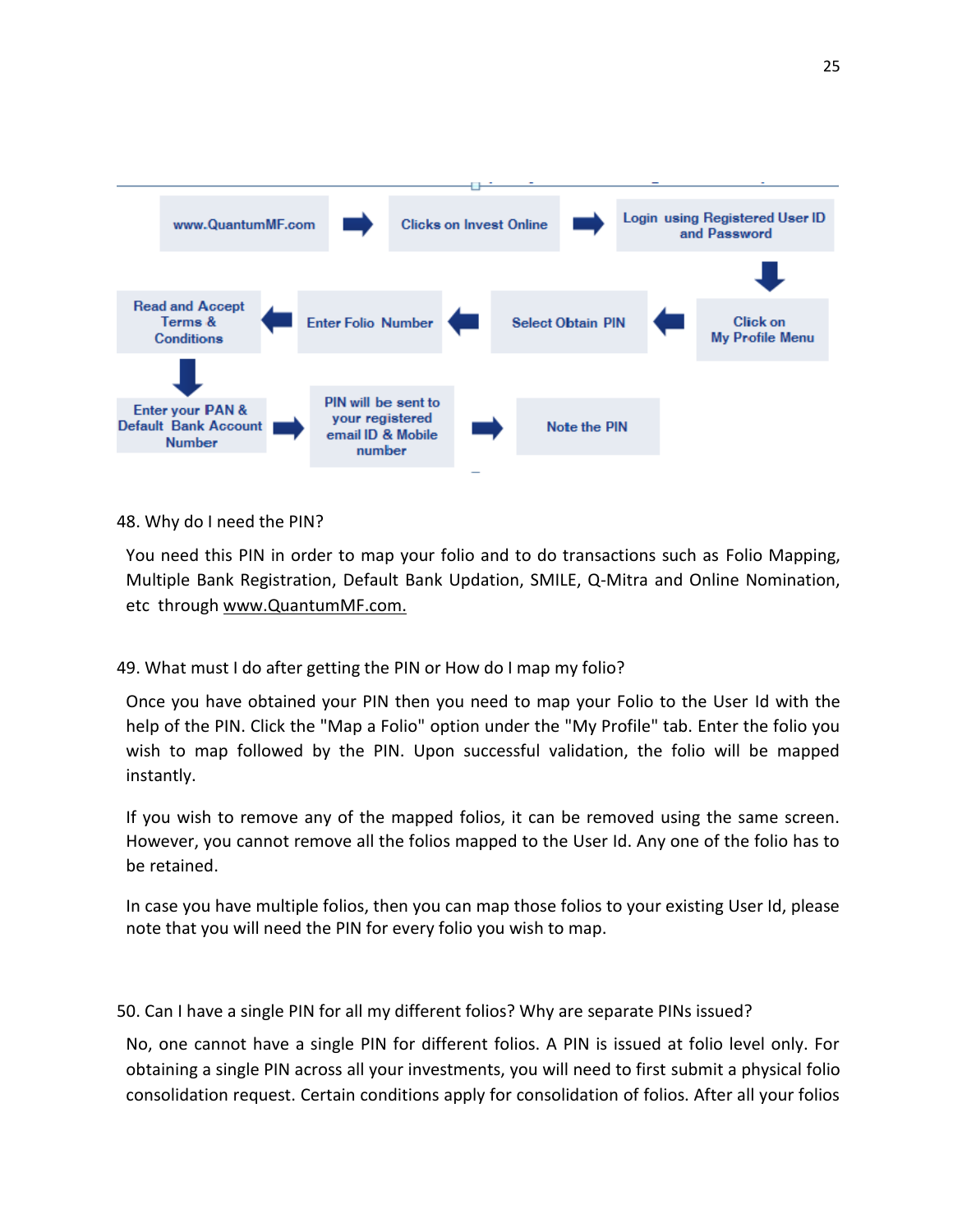have been consolidated into one, you can apply for a PIN for that consolidated folio.

Just like each bank account is treated differently, each folio is legally different even though the details may match. Hence you are issued separate PINs.

You can however map all your folios under one User Id by selecting map your folio under the section 'My Profile' option.

## 51. What happens if transaction PIN or User Id is locked?

Online account will be locked for security reasons if incorrect PIN or password is entered thrice.

Unlock PIN Process:

- Login with your User Id/PAN & Password/OTP
- Click on 'Unlock PIN' under the section 'My Profile'
- Complete the validation process
- A link to the registered email address will be sent for unlocking PIN/One Time Password (OTP) will be sent on the registered mobile number depending on your selection
- A new password will be sent to investor's Email ID / mobile number according to the option selected

Unlock User Id Process:

- Go to the Invest Online login page
- Click on 'Unlock User Id' option enabled below the PAN/ User Id option
- Complete the validation process
- A link to the registered email address will be sent for unlocking User id/One Time Password (OTP) will be sent on the registered mobile number depending on your selection
- A new password will be sent to investor's Email ID/mobile number according to the option selected

## 52. What if I forget my password?

In case you have forgotten your password, you can reset the same.

To reset your password:

- Enter your user id/PAN and click on 'Login using password'
- Click on 'Forgot Password' option on the Login page and complete the verification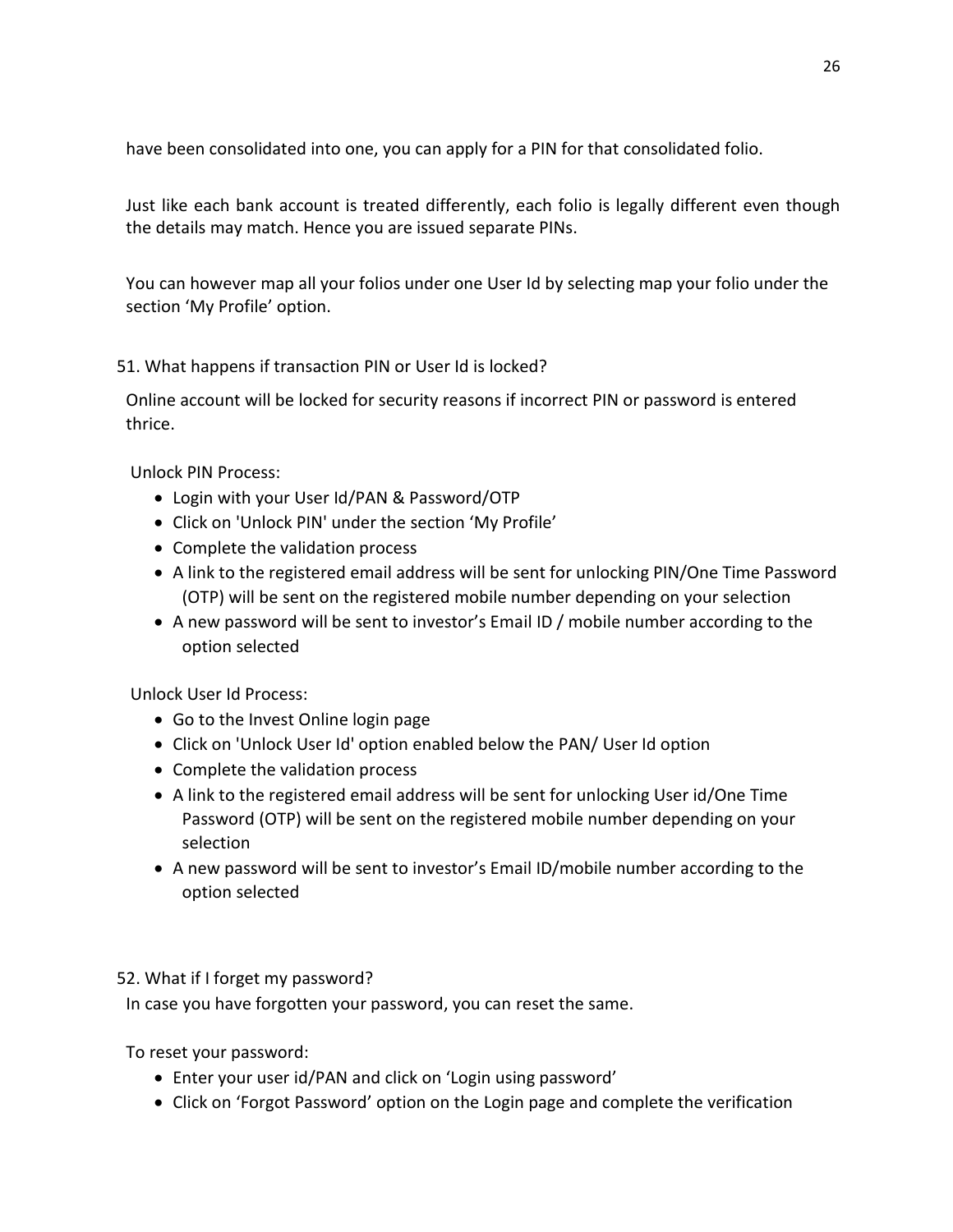steps. Post this you will receive a system generated password in your registered Email Id

- Login in with this new system generated password received
- Immediately system will prompt you to change the password

### 53. What happens if one forgets transaction PIN?

You can generate a new PIN instantly by following the steps mentioned in point 'How do I Obtain PIN'.

### 54. Can non-individual investors get a PIN, login and transact?

Non individual investors, like companies, trusts, societies, AOPs, HUF cannot generate PIN, cannot login and cannot transact online.

## 55. When will I receive the Account Statement and PIN?

The Account Statement will be generated after the receipt of all the Application Data and information from all Third Party sources/KYC Registration Agency(s) (KRA). You have to generate your PIN by logging on to www.QuantumMF.com. You need to be KYC verified to generate PIN online.

56. I am receiving the PIN and other emails after quite a delay, why is that?

The speed at which you receive emails is determined by the service provider and the server architecture in place. May we request you to add Customercare@QuantumAMC.Com to your white list/safe sender list? Else, your mailbox filter or ISP (Internet Service Provider) may stop you from receiving mails with your e-mail account statement/resolution of your service request.

## 57. What is Unified Payments Interface? How can I invest through UPI?

Unified Payments Interface is an initiative by National Payments Corporation of India's (NPCI). It's a quick and easy way to send and receive money using a Virtual Payment Address (VPA)/ UPI ID without entering additional bank information.

Before initiating a transaction through UPI application you have to download an UPI mobile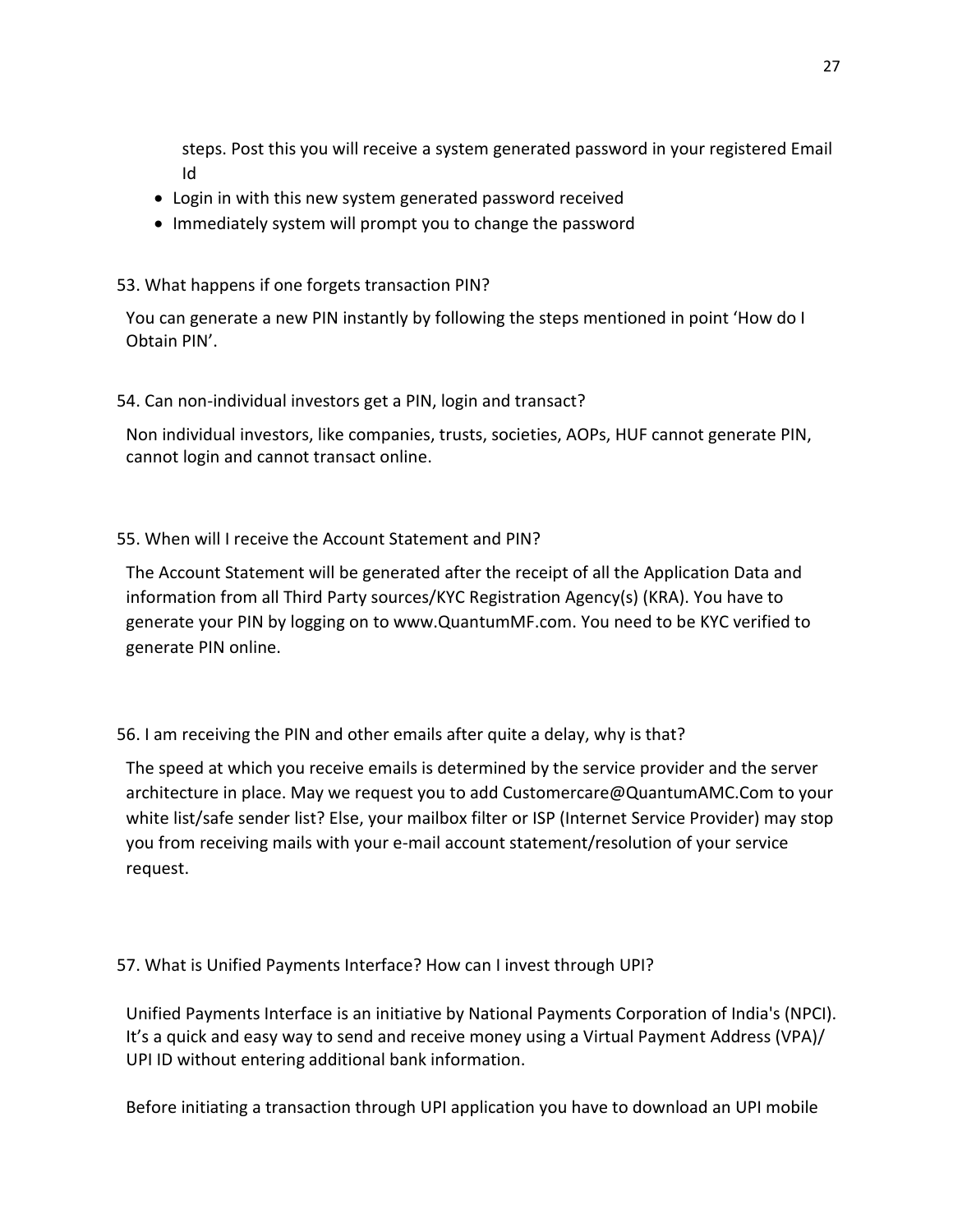application in any smart phone and do the necessary set up as required.

| <b>New Purchase</b>                                     |                                                   |  |  |
|---------------------------------------------------------|---------------------------------------------------|--|--|
|                                                         | <b>Additional Purchase</b>                        |  |  |
| 1. Visit www.QuantumAMC.com                             | 1. Visit www.QuantumAMC.com                       |  |  |
| 2. Click on 'Invest Online'                             | 2. Click on 'Invest Online'                       |  |  |
| 3. Click on 'Click Here' under the 'Create              | 3. Login with your User id/PAN and                |  |  |
| New Folio' tab                                          | password/OTP                                      |  |  |
| 4. Enter your PAN, Email Id, mobile                     | 4. Select the scheme and enter the amount         |  |  |
| number, Date of Birth<br>and click on 'Save & Continue' | 5. Select the 'Pay by UPI' as the payment<br>mode |  |  |
|                                                         | 6. Enter your Virtual Address/ UPI ID and click   |  |  |
| 5. Enter your personal details                          | on 'Submit'                                       |  |  |
| 6. Enter the Investment details:                        | 7. Visit your UPI mobile application and          |  |  |
| • Enter the Scheme Details,                             | authorize the payment.                            |  |  |
| Investment Type, etc                                    |                                                   |  |  |
| • Select the 'Pay by UPI' as the                        |                                                   |  |  |
| payment mode                                            |                                                   |  |  |
| • Enter your Virtual Address/                           |                                                   |  |  |
| UPI ID                                                  |                                                   |  |  |
| • Enter your Bank details and                           |                                                   |  |  |
| click on 'Save & Proceed'                               |                                                   |  |  |
| 7. Enter the OTP triggered on your email                |                                                   |  |  |
| id and mobile number and click on                       |                                                   |  |  |
| 'Confirm Investment'                                    |                                                   |  |  |
| 8. Visit your UPI mobile application and                |                                                   |  |  |
| authorize the payment.                                  |                                                   |  |  |

58. What is an Interbank Mobile Payment Service (IMPS)?

Interbank Mobile Payment Service (IMPS) is an instant interbank electronic fund transfer service through mobile phones. The IMPS facility allows customers to use mobile instruments as a channel for accessing their bank accounts and remitting funds from there.

59. What is the procedure for purchase of units through IMPS?

Procedure for doing an online transaction using IMPS facility –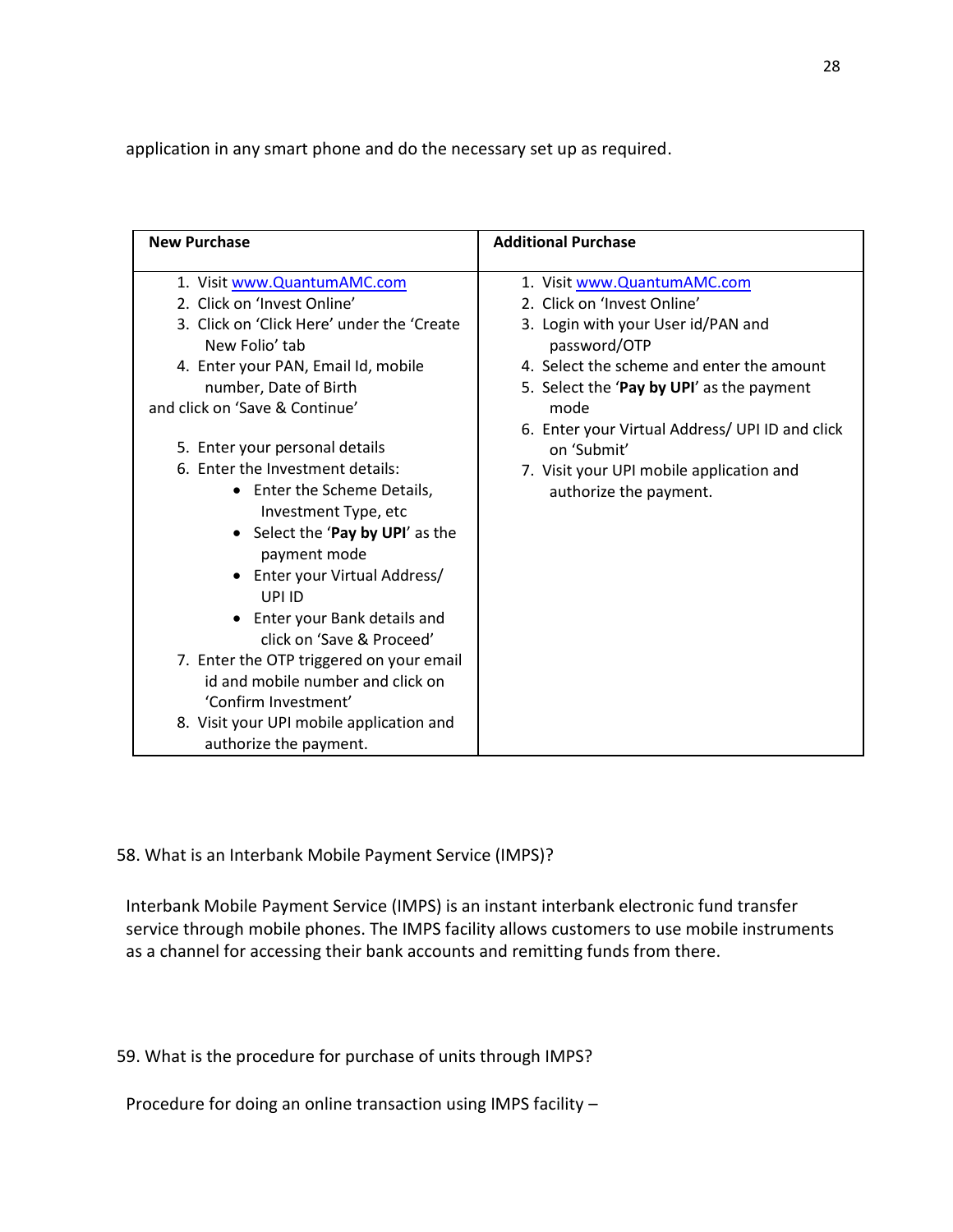- Initiate the payment for the transaction using the IMPS process through your Bank
- After completing the fund transfer through IMPS mode, the investor has to initiate an online new/additional purchase from our website and select IMPS as payment option and mention the IMPS reference number and IMPS date (Date when amount is transferred)
- After selecting the T&C Investors to submit the request to complete the IMPS transaction.

Following are the Quantum Mutual Fund Collection Bank Account details for an IMPS transfer.

|                                                               | <b>EXISTING INVESTOR</b>      | <b>NEW INVESTOR</b>           |
|---------------------------------------------------------------|-------------------------------|-------------------------------|
| <b>Bank Name</b>                                              | <b>HDFC Bank</b>              | <b>HDFC Bank</b>              |
| Bank A/c Type                                                 | Current A/C                   | Current A/C                   |
| Beneficiary Account Number (QUANTUM<br>and Folio no./PAN no.) | QUANTUM1234567                | QUANTUMABCDE1234F             |
| Beneficiary Name                                              | <b>QUANTUM MUTUAL</b><br>FUND | QUANTUM MUTUAL<br><b>FUND</b> |
| <b>Branch Address</b>                                         | Sandoz Branch                 | Sandoz Branch                 |
| <b>IFSC Code</b>                                              | HDFC0000240                   | HDFC0000240                   |

## 60. What is two-step authentication?

It is a process wherein a person is required to do two types of authentication.

Two-step authentication provides an additional layer of security and makes it harder for attackers to gain access to a person's devices and online accounts, because knowing the victim's password alone is not enough to pass the authentication check. Two-step authentication has long been used to control access to sensitive systems and data, and online services are increasingly introducing 2FA to prevent their users' data from being accessed by hackers who have stolen a password database or used phishing campaigns to obtain users' passwords.

61. How to enable two-step authentication process?

To activate/ enable two way authentication please follow the below process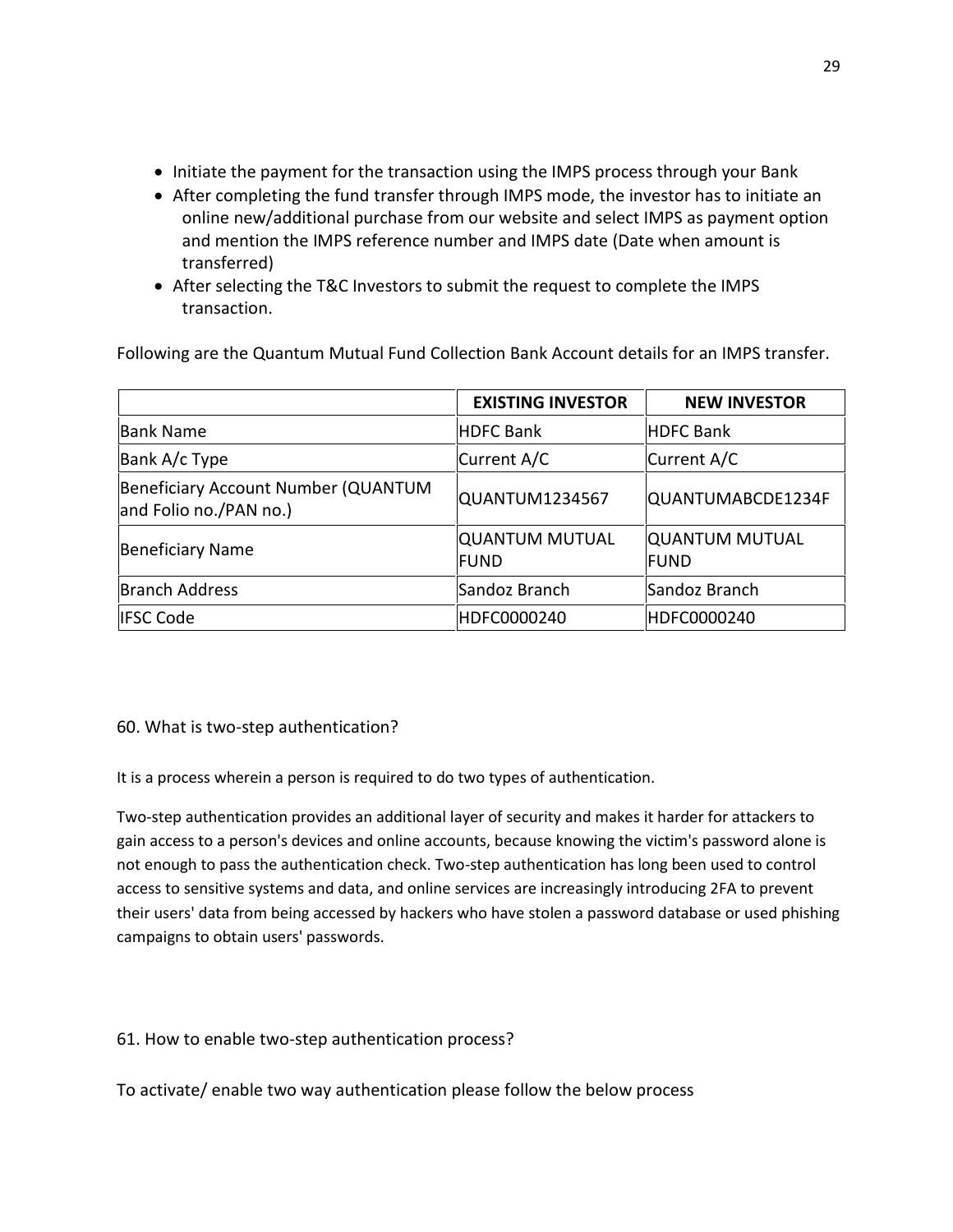- 1. Post entering the user id on the login page, click on check-box 'Enable two step authentication'
- 2. Login using both types of authentication viz. login using Password and OTP
- 3. On the successful login, the said preference will be saved in the system at the folio level and every time investor has to be authenticated with both password and OTP. Till he/she request for deactivating the same.

## 62. How to disable two-step authentication process?

To disable two-step authentication please follow the below process.

- 1. Click on check-box 'Enable Two step authentication' on the login page to uncheck the check box
- 2. Login using both types of authentication viz. login using OTP and login using Password
- 3. On the successful login, the two- step authentication process will be deactivated.

63. What is the 'Save for Later'? How does this option work?

We have given a provision for 'Save for Later' for online investment. This facility is currently available only for first time investors wherein you can save the online purchase application form filled by you and complete the same at your convenience on a later date. This option is available at the bottom of every step of New Purchase Transaction (*till you click on 'Save & Proceed' on the 'Investment Details' step*).

## **Steps:**

- 1. Visi[t www.QuantumAMC.com](http://www.quantumamc.com/)
- 2. Click on 'Login/invest
- 3. Click on 'Click Here' under the 'Create New Folio'
- 4. Enter your personal, investment details
- 5. Click on 'Save for Later' option when you want to complete your transaction later
- 6. The 'Save for Later' link will be auto triggered to your email id provided by you
- 7. Click on the link and complete your transaction.